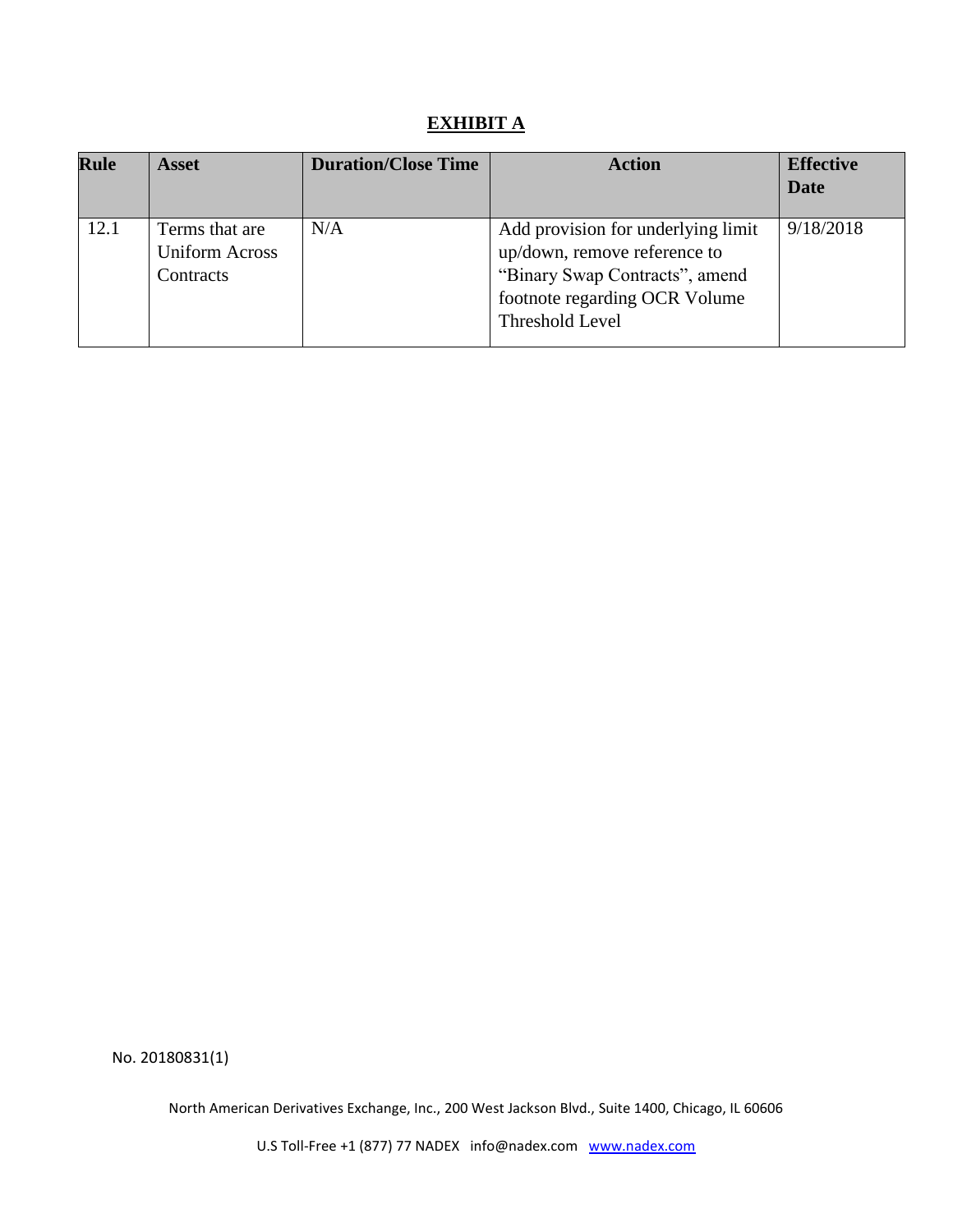## **EXHIBIT B**

#### Amendment of Rules 12.1

*(The following Rule amendments are underlined and deletions are stricken out)*

#### RULES 1.1 – 11.3 [UNCHANGED]

## RULE 12.1 TERMS THAT ARE UNIFORM ACROSS CONTRACTS

There are certain terms that are uniform across Contracts.

(b) The minimum unit of trading for each Contract is one Contract.

(c) All Contract prices are quoted in U.S. dollars and cents per Contract.

(d) The minimum quote increment for each Contract is \$.01 per Contract.

(e) All Expiration Values will be posted on Nadex's website no later than the close of business of the Expiration Date of a Contract Series.

(e) At the time Nadex sets the Payout Criterion for any Binary Contract, Nadex will review its then-existing Binary Contracts in the same Class having the same Expiration time. No new Binary Contract in that same Class and having the same Expiration time will be offered with the same Payout Criterion. Instead, in instances where a duplicate Payout Criterion would be generated under the applicable product rule, the Payout Criterion for that Contract will be adjusted by pre-determined levels which shall be published on the Nadex website.

(f) All Nadex Binary Swap Contracts and Variable Payout Contracts are deemed to be "swaps" as defined in 17 USC 1a(47).

(g) **Halted Markets** - In the event that any market irregularities are declared by the Chief Executive Officer of the Exchange, a market may be halted for trading, and the Commission will be notified, if required, pursuant to Commission Regulations. An explanation will be posted on the Nadex Notices section of the website within a reasonable amount of time but no later than 24 hours after the initiation of the halt.

(h) **Discretion to Refrain from Listing Contracts** - Nadex may, in its discretion, temporarily refrain from the listing of any contract due to the unavailability of the underlying market upon which the Contract is based, or any other condition Nadex determines may be detrimental to the listing of the Contract.

(i) **Limit Up/Limit Down** - In the event the corresponding underlying market upon which any Nadex contract is based is subject to a lock limit up or down, Nadex may halt trading

North American Derivatives Exchange, Inc., 200 West Jackson Blvd., Suite 1400, Chicago, IL 60606

U.S Toll-Free +1 (877) 77 NADEX info@nadex.com [www.nadex.com](http://www.nadex.com/)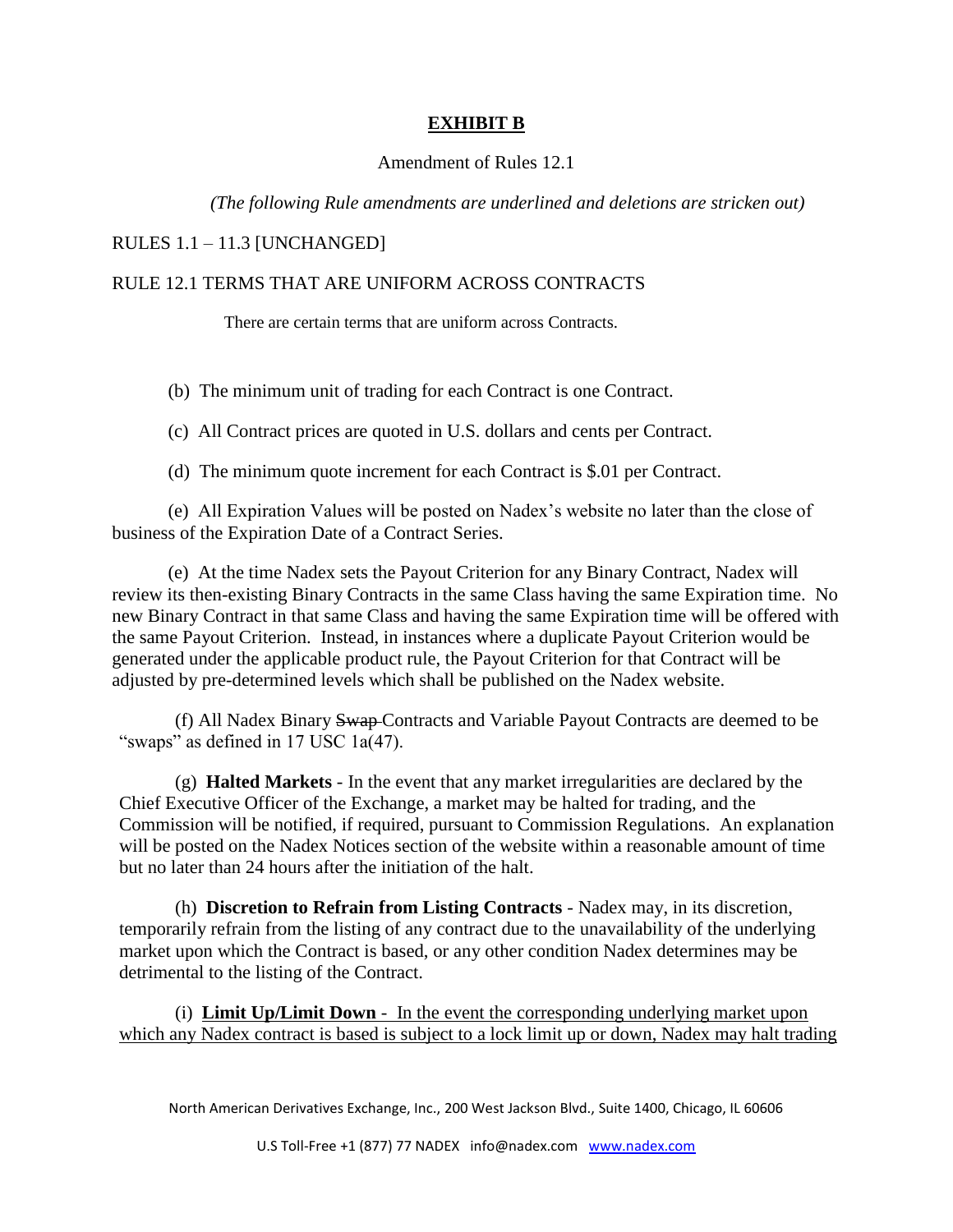in its related market, and/or refrain from listing contracts in that market, until trading resumes in the underlying market. Should Nadex halt and/or refrain from listing contracts pursuant to this section, notice of the halt, and any adjustments to the settlement process, will be posted on the Notices page as soon as practicable.

 $(\hat{\theta})$  **Contract Modifications -** Specifications shall be fixed as of the first day of trading of a contract. If any U.S. governmental agency or body issues an order, ruling, directive or law that conflicts with the requirements of these rules, such order, ruling, directive or law shall be construed to take precedence and become part of these rules, and all open and new contracts shall be subject to such government orders.

 $\frac{f(x)}{g(x)}$  **Volume Threshold Level** - The current Volume Threshold Level is 250<sup>1</sup> contracts or more per day.

(k)(l) **Adjustment of Acceptable Bid/Ask Spread for Currency Settlement** – Nadex may adjust the parameters of the acceptable bid/ask spread in any underlying foreign currency market when determining the midpoint price in connection with the collection of market data used in the calculation of the expiration value of a Nadex Foreign Currency Binary or Variable Payout contract, as Nadex deems necessary or appropriate based on the underlying market conditions in order to produce an accurate representation of the underlying market value for settlement purposes. Any adjustment to the acceptable spread will be indicated on the Nadex website on the Notices page.

## (l)(m) CONTRACT DURATION

 $\overline{\phantom{a}}$ 

(i) **Daily Contracts** means a Series of Contracts that have an Expiration Date within 24 hours after they are issued.

(ii) **Intraday Contracts** means a Series of Contracts that expire on the same trade date as, and within nine hours or less, of issuance.

(iii) **Weekly Contracts** mean a Series of Contracts that have an Expiration Date that is no less than four calendar days and no greater than seven calendar days from the date on which the contracts are issued.

(iv) **Monthly Contracts** means a Series of Contracts that have a Payout Criterion based on the last reported level of the Underlying by the Source Agency. Monthly Contracts have an Expiration Date that is no less than twenty one

North American Derivatives Exchange, Inc., 200 West Jackson Blvd., Suite 1400, Chicago, IL 60606

<sup>&</sup>lt;sup>1</sup> The volume threshold level of 250 contracts or more per day was set pursuant to No-Action Letter No. 16-32, issued on April 8, 2016, which allows the level to be set at 250 through September 28, 2017. This relief was extended on September 25, 2017 in CFTC Staff Letter 17-45, and the 250 volume threshold level will continue until September 28, 2020. and then to 100 contracts or more per day through August 29, 2018. The volume threshold level will revert to 50 contracts or more per day after August 29, 2018.